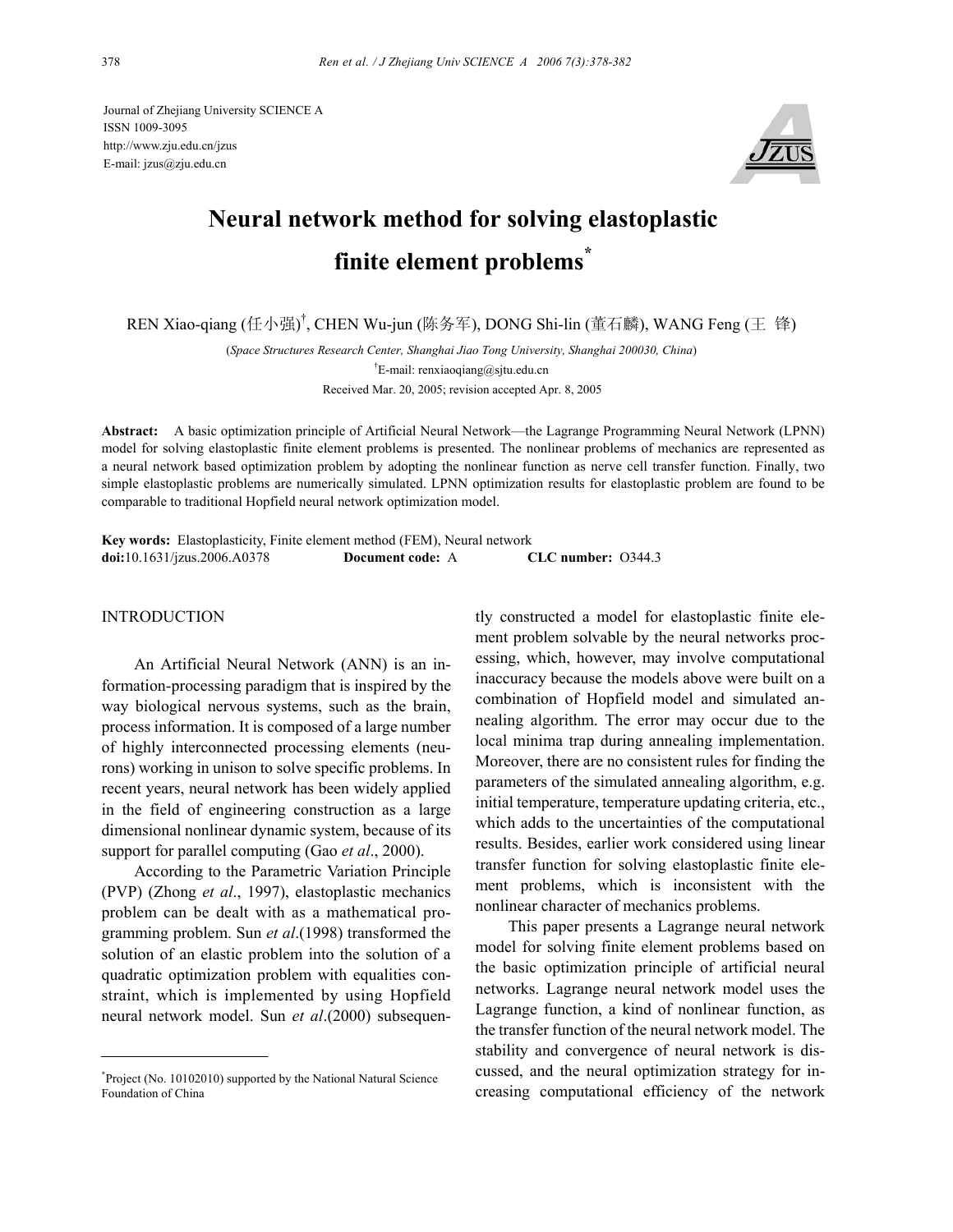optimization is analyzed. Finally, the solutions of some numerical problems are presented to illustrate the validity and feasibility of neural network for solving elastoplastic finite element problems.

### NEURAL NETWORK MODEL

Neural network is one kind of huge dimension nonlinear dynamic system consisting of neural elements. According to the dynamic system principle, the ultimate behavior of the system is determined by its attractors. The attractors of the dynamic system are considered to be the optimization solution of suitable energy functions (or generalized objective functions). The optimization calculation of the neural network starts from any initial condition, and reaches a stable state with the movement of the system itself. Such a stable state corresponds to a solution for the optimization. This is the principle guiding the application of the neural network model for solving optimization problems.

Considering the standard Quadratic Programming (QP) problem with inequality constraints:

$$
\min_{\mathbf{S}.\mathbf{t}} \quad f(\mathbf{x}) = \mathbf{x}^{\mathrm{T}} \mathbf{G} \mathbf{x} / 2 + \mathbf{c}^{\mathrm{T}} \mathbf{x} \},\tag{1}
$$

where  $\mathbf{x} = [x_1, x_2, \dots, x_n]^T \in \mathbb{R}^n$  is a variable vector, *G* is the  $n \times n$  real symmetry positive definite matrix,  $\vec{A}$  is an *m*×*n* matrix,  $c = [c_1, c_2, ..., c_n] \in \mathbb{R}^n$  and  $b = [b_1, b_2, ..., b_n]$  $b_m$ ]∈ $\mathbb{R}^m$  are constant vectors. After introducing the loose variable  $z = [z_1, z_2, ..., z_m]^T \in \mathbb{R}^m$ , Eq.(1) can be transformed into a QP problem with constraints:

$$
\begin{aligned}\n\min \quad & f(x) = x^{\mathrm{T}} G x / 2 + c^{\mathrm{T}} x \\
\text{s.t.} \quad & Ax - b + z^{\mathrm{T}} z = 0\n\end{aligned}\n\bigg\}.
$$
\n<sup>(2)</sup>

According to the theory of optimization, the Lagrange function can be defined as:

$$
L(x, y, z) = x^{T} G x / 2 + c^{T} x + y^{T} (Ax - b + z^{T} z),
$$
 (3)

where  $y = [y_1, y_2, ..., y_m]^T \in \mathbb{R}^m$  is the Lagrange multiplier. According to classic limit theory, the necessary optimality can be expressed as a stationary point  $(x^*y^*z^*)$  of  $L(x,y,z)$  over *x*, *y* and *z*. That is,

$$
\nabla_x L(x^*, y^*, z^*) = (Gx^* + c + A^T y^*) = 0
$$
\n
$$
\nabla_y L(x^*, y^*, z^*) = (Ax^* - b + z^{*T} z^*) = 0
$$
\n
$$
\nabla_z L(x^*, y^*, z^*) = 2z^* y^{*T} = 0
$$
\n(4)

To improve the convergency of the optimization algorithm, we may add a compensation term T 2  $\frac{k}{2}$  *Ax - b* +  $z^Tz$  , *k*>0, to the Lagrange function Eq.(3). The energy function of the dynamic system can be implemented as follows:

$$
E(x, y, z) = xT Gx/2 + cT x + yT (Ax - b + zT z)
$$
  
+ 
$$
\frac{k}{2} ||Ax - b + zT z||22.
$$
 (5)

According to the stability theory of the differential equations, the dynamic system equations can be implemented as,

$$
\begin{aligned}\n\mathbf{d}u/\mathbf{d}t &= -\nabla_x E(\mathbf{x}, \mathbf{y}, z) = -(\mathbf{G}\mathbf{x} + \mathbf{c} + \mathbf{A}^\top \mathbf{y}) \\
\mathbf{d}v/\mathbf{d}t &= -\nabla_y E(\mathbf{x}, \mathbf{y}, z) = -(\mathbf{A}\mathbf{x} - \mathbf{b} + z^\top z) \\
\mathbf{d}w/\mathbf{d}t &= -\nabla_z E(\mathbf{x}, \mathbf{y}, z) = -2zy^\top \\
\mathbf{x}_i &= g(\mathbf{u}_i) \qquad i = 1, 2, \cdots, n \\
\mathbf{y}_j &= g(\mathbf{v}_j) \qquad j = 1, 2, \cdots, m \\
\mathbf{z}_r &= g(\mathbf{w}_r) \qquad r = 1, 2, \cdots, m\n\end{aligned}
$$
\n(6)

where *b* and *c* are the network input variables,  $x \in \mathbb{R}^n$  is the network output variable. The frame of the neural network corresponding to the above formula is shown in Fig.1.  $g(u)$  can be considered as a hyper-linear function  $g(u) = (e^u - e^{-u})/2$ , which serves as the neural transfer function. When the transfer function is a nonlinear function, the computational speed can be increased and the precision for solving elastoplastic



**Fig.1 The frame of neural network**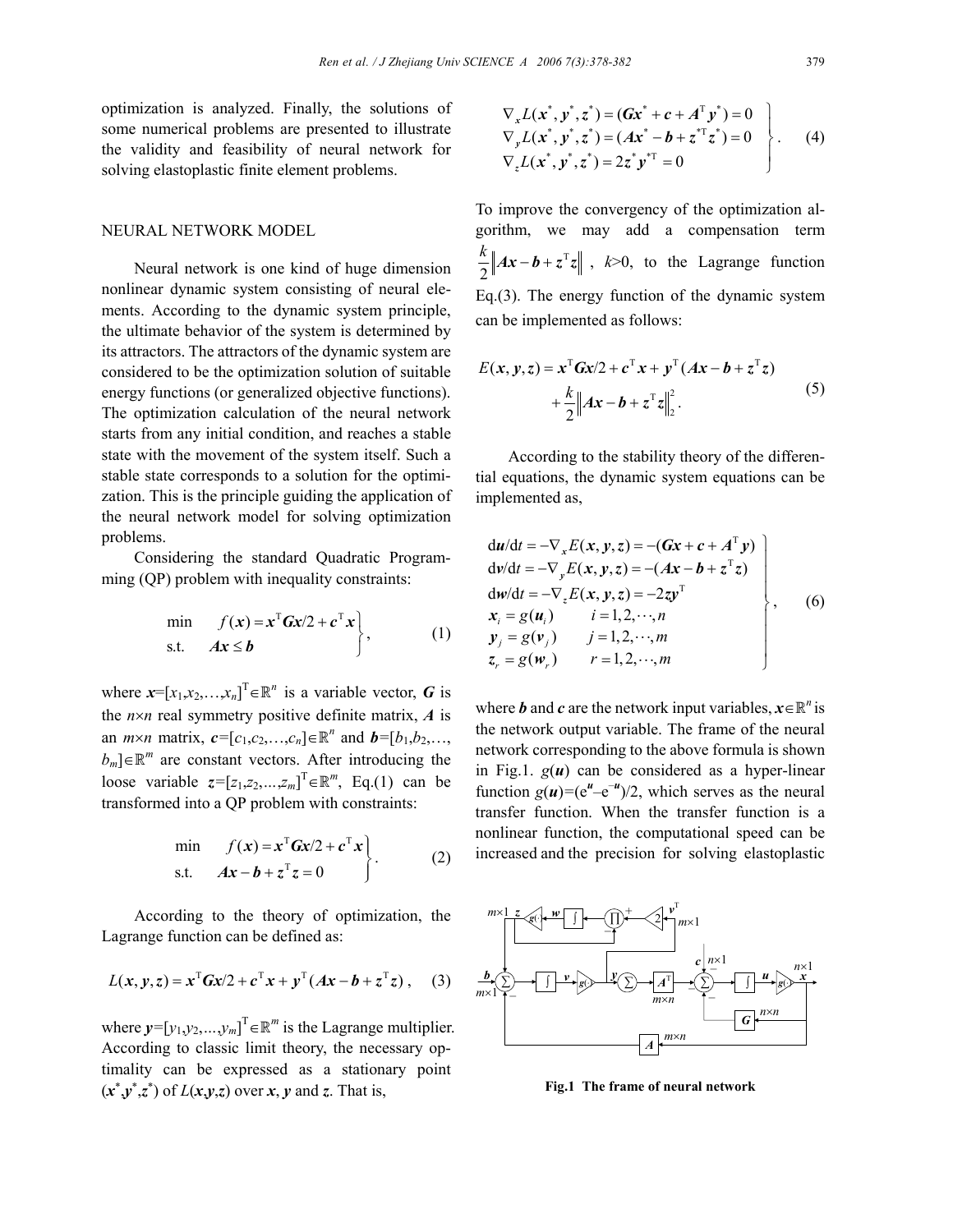finite element problems can be improved because of the inherent nonlinearity of the elastoplastic problem.

# STABILITY AND CONVERGENCY OF THE NEURAL NETWORK

The LPNN is globally stable and converges to the optimum solution of QP problem as stated and proved by the Appendix's Theorem.

The QP problem of Eq.(1) is a convex optimization problem (Wu and Tam, 1999). The objective function  $f(x)$  is a first-order differentiable function in the open convex set  $x \in \mathbb{R}^n$ . For every  $x \in \mathbb{R}^n$ , the Hessian  $\nabla_{xx}L(x,y,z)$  is positive definite and  $f(x)$  is a strictly convex function. So, every local solution *x*<sup>∗</sup> of problem Eq.(1) is a global optimum solution, and the set of the global optimum solutions is convex.

The equilibrium point  $(x^*y^*z^*)$  of the LPPN satisfies a Kuhn-tucker condition of the QP problem (Wu and Tam, 1999; Zhang and Constantinides, 1992). Therefore, the neural network will always converge globally to the optimum solution from any arbitrary initial point.

## ELASTOPLASTIC FINITE ELEMENT MODEL

The classic elastoplasticity theory can be simply expressed as follows:

- (1) Equilibrium equation:  $A^{(\nabla)}d\sigma + db = 0$ . (7)
- (2) Geometry equation:

$$
d\boldsymbol{\varepsilon} = \boldsymbol{L}^{(\nabla)} d\boldsymbol{u} \ . \tag{8}
$$

(3) Boundary conditions:  $n^{(\nabla)} d\sigma = d\overline{p},$  $\sigma = \mathrm{d}p,$  (9)

$$
du = d\overline{u}.
$$
  
(4) Constitutive equations:

$$
\begin{array}{c}\n\vdots \\
\vdots \\
\vdots \\
\vdots\n\end{array}
$$

$$
\begin{aligned}\n\mathbf{d}\boldsymbol{\sigma} &= \boldsymbol{D}(\mathbf{d}\boldsymbol{\varepsilon} - \mathbf{d}\boldsymbol{\varepsilon}^{P}) \\
f(\boldsymbol{\sigma}, \boldsymbol{\varepsilon}^{P}, \boldsymbol{\kappa}) \le 0 \\
\mathbf{d}\boldsymbol{\varepsilon}^{P} &= (\partial g / \partial \boldsymbol{\sigma})\lambda \\
\lambda \begin{cases}\n\ge 0 & f = 0 \\
= 0 & f < 0\n\end{cases}\n\end{aligned} \tag{10}
$$

The meanings of the parameters are the same as

that of the traditional expressions and can be found in (Zhong *et al*., 1997).

Assuming that there is only one yield function condition, the loading function can be expressed as (Taylor decomposition),

$$
f = f^{0} + \left(\frac{\partial f}{\partial \sigma}\right)^{T} d\sigma + \left(\frac{\partial f}{\partial \varepsilon^{P}}\right)^{T} d\varepsilon^{P}
$$
  
+ 
$$
\left(\frac{\partial f}{\partial \kappa}\right) d\kappa + O^{2} (d\sigma, d\varepsilon, d\kappa),
$$
 (11)

here  $f^0$  is the loading function before increment steps. If the nonce state is loading, and  $f=f^0$  has been scattered by finite element method, then the potential energy of the system will become:

$$
\left.\begin{array}{l}\n\Pi[\lambda(\cdot)] = \frac{1}{2} \mathrm{d} \boldsymbol{u}^{\mathrm{T}} \boldsymbol{K} \mathrm{d} \boldsymbol{u} - \mathrm{d} \boldsymbol{u}^{\mathrm{T}} (\boldsymbol{\Phi} \lambda + \boldsymbol{P}) \\
\boldsymbol{C} \mathrm{d} \boldsymbol{u} - \boldsymbol{U} \lambda - \boldsymbol{d} + \boldsymbol{v} = 0 \\
\boldsymbol{v}^{\mathrm{T}} \lambda = 0, \boldsymbol{v} \ge 0, \lambda \ge 0\n\end{array}\right\},\qquad(12)
$$

where,

$$
K = \sum_{e=1}^{N_E} \int_{Q_e} B^T DB \, d\Omega, \ \Phi = \sum_{e=1}^{N_E} \int_{Q_e} B^T \left( \frac{\partial g}{\partial \sigma} D \right)^T d\Omega,
$$
  
\n
$$
P = \sum_{e=1}^{N_E} \int_{Q_e} (N^T d b) d\Omega + \sum_{e=1}^{N_E} \int_{S_p} (N^T d p) dS,
$$
  
\n
$$
C = \sum_{e=1}^{N_P} \int_{Q_e} \left[ \left( \frac{\partial f}{\partial \sigma} D \right) B \right] d\Omega,
$$
  
\n
$$
U = \sum_{e=1}^{N_P} \int_{Q_e} \left[ \left( \frac{\partial f}{\partial \sigma} \right)^T D \left( \frac{\partial g}{\partial \sigma} \right) - \left( \frac{\partial f}{\partial \epsilon^P} \right)^T \left( \frac{\partial g}{\partial \sigma} \right) \right] d\Omega,
$$
  
\n
$$
d = \sum_{e=1}^{N_P} \int_{Q_e} f^0 d\Omega.
$$

In the above nonlinear program problems, *λ* is parametric variation, and can be turned into the standard nonlinear program problems below:

$$
\begin{array}{ll}\n\min & V^{\mathrm{T}}\boldsymbol{G}V/2 + V^{\mathrm{T}}\boldsymbol{I} \\
\text{s.t.} & A V \leq \boldsymbol{J}\n\end{array}\n\bigg\},\tag{13}
$$

where,

$$
G = \begin{bmatrix} K & -(\Phi/2 + uQ^{T}) \\ -(\Phi/2 + uQ^{T}) & 2uQ \end{bmatrix},
$$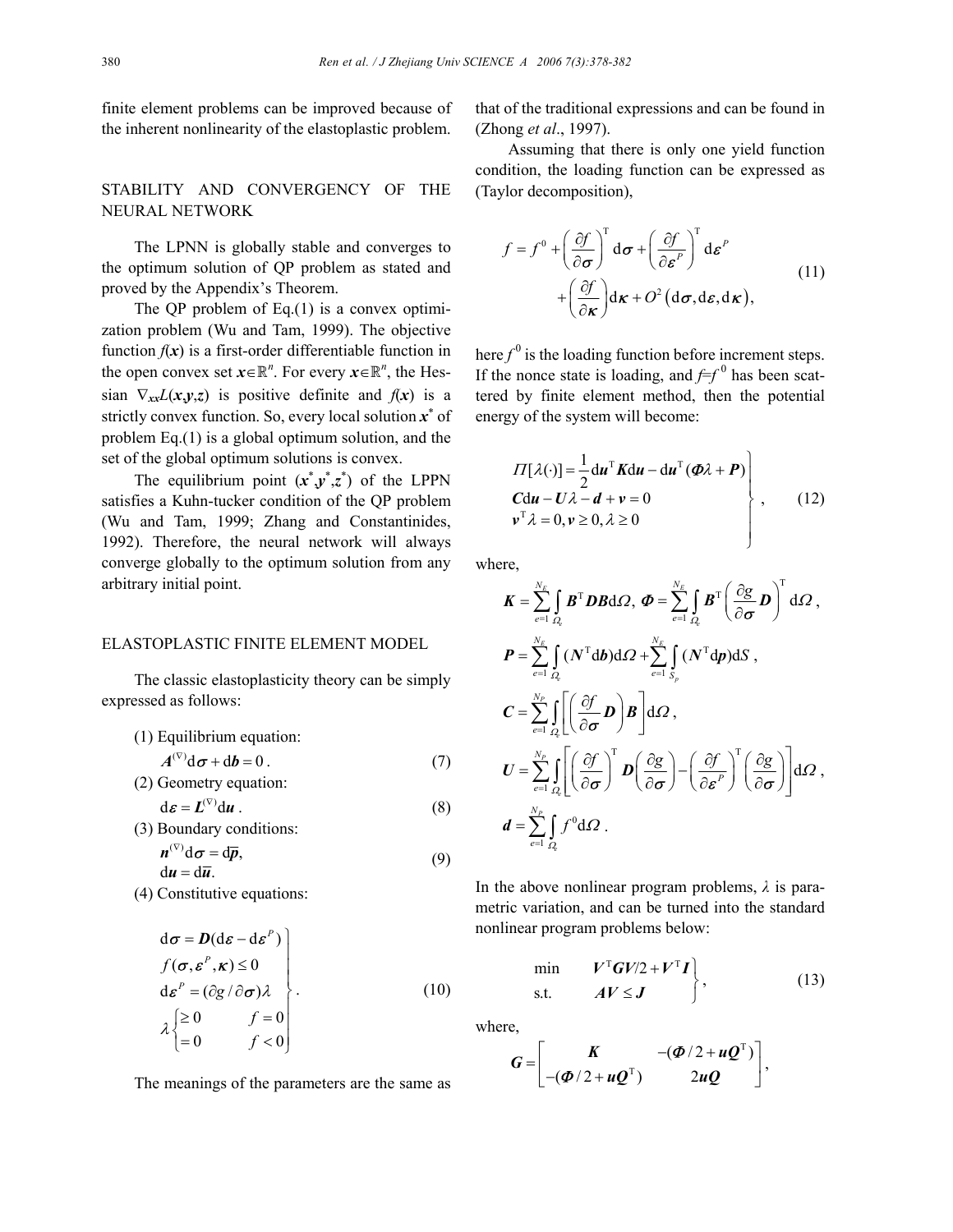$$
A = \begin{bmatrix} -Q & U \\ 0 & E \end{bmatrix}, \qquad V = \begin{bmatrix} du & \lambda^P \end{bmatrix}^T,
$$

$$
I = \begin{bmatrix} -P & \mu d \end{bmatrix}^T, \qquad J = \begin{bmatrix} -d & 0 \end{bmatrix}^T.
$$

The standard optimization problem with inequality constraints, can be applied to solve the elastoplastic mechanics problems by using Lagrange neural network model.

# **EXAMPLES**

### **Example 1**

Flow analysis of layer rock material (Zhong *et al*., 1997). As shown in Fig.2, I and II are elastic units, and III is an elastoplastic element. The units are all isotropic.  $E=5\times10^5$ ,  $\mu=0.25$ . The yield function and potential function can be considered as:

$$
f = |\tau_{xy}| + \tan \varphi \sigma_y \leq 0, \quad g = |\tau_{xy}| + \varphi \tan \varphi \sigma_y + C_0.
$$

The example has symmetry:  $f_1 = \sigma_y \leq 0$ ,  $g_1 = f_1$ . Table 1 shows that the result of the Lagrange programming neural network model is the same as that in (Zhong *et al*., 1997).



**Fig.2 Layer rock units** 

**Table 1 Displacement of unit nodes (m)**

| Ref                | 112                  | T 15.                | H7                     |
|--------------------|----------------------|----------------------|------------------------|
| Zhong et al., 1997 | $1.667\times10^{-4}$ | $3.542\times10^{-4}$ | $5.208\times10^{-4}$   |
| This article       | $1.667\times10^{-4}$ | $3.542\times10^{-4}$ | $5.208 \times 10^{-4}$ |

#### **Example 2**

As shown in Fig.3, the three members symmetric truss structure has a perpendicular force,  $P=3.0\times10^5$ kN*.* The areas of the three members are *A=*1000 mm2 . The three members are all ideal elastoplastic material, whose elastic modulus is  $E^0 = 2.0 \times 10^5$  MPa, and whose yield limit is  $\sigma_s$ =200 MPa. The loading function  $f(\sigma) = \sigma_i - \sigma_s$ .



**Fig.3 The truss**

The results of LPNN are shown in Table 2. In this example, the result of the Lagrange programming neural network model is almost the same as that of the Hopfield neural network.

|  | Table 2 Result of the truss |  |
|--|-----------------------------|--|
|--|-----------------------------|--|

| Ref.                     | $\sigma_{1}E_{0}$ | $\lambda_1 \times E_0$ | $\lambda_2 \times E_0$ | $\lambda_3 \times E_0$ |
|--------------------------|-------------------|------------------------|------------------------|------------------------|
| Theory                   | 13048.9           |                        |                        |                        |
| Sun <i>et al.</i> , 2000 | 13042.6           |                        |                        |                        |
| This article             | 13047.5           |                        |                        |                        |

## **CONCLUSION**

Based on the PVP, the finite element computation of elastoplastic mechanics was transformed into a quadratic programming problem with inequality constraints, which can be solved by using the Lagrange programming neural network. LPNN model is characterized by global convergence of the solution for optimization. The computation of the problem is equivalent to the dynamic stabilizing procedure of the LPNN system, the final stable equilibrium point corresponds to the solution of the elastoplastic finite element problems.

#### APPENDIX A

**Theorem 1** The Hessian  $\nabla_{xx}L(x,y,z)=G$  is positive definite everywhere in the dynamic domain of the LPNN of QP problem. The neural network is Lyapunov stable.

**Proof** Differentiating function  $E(x, y, z)$  with respect